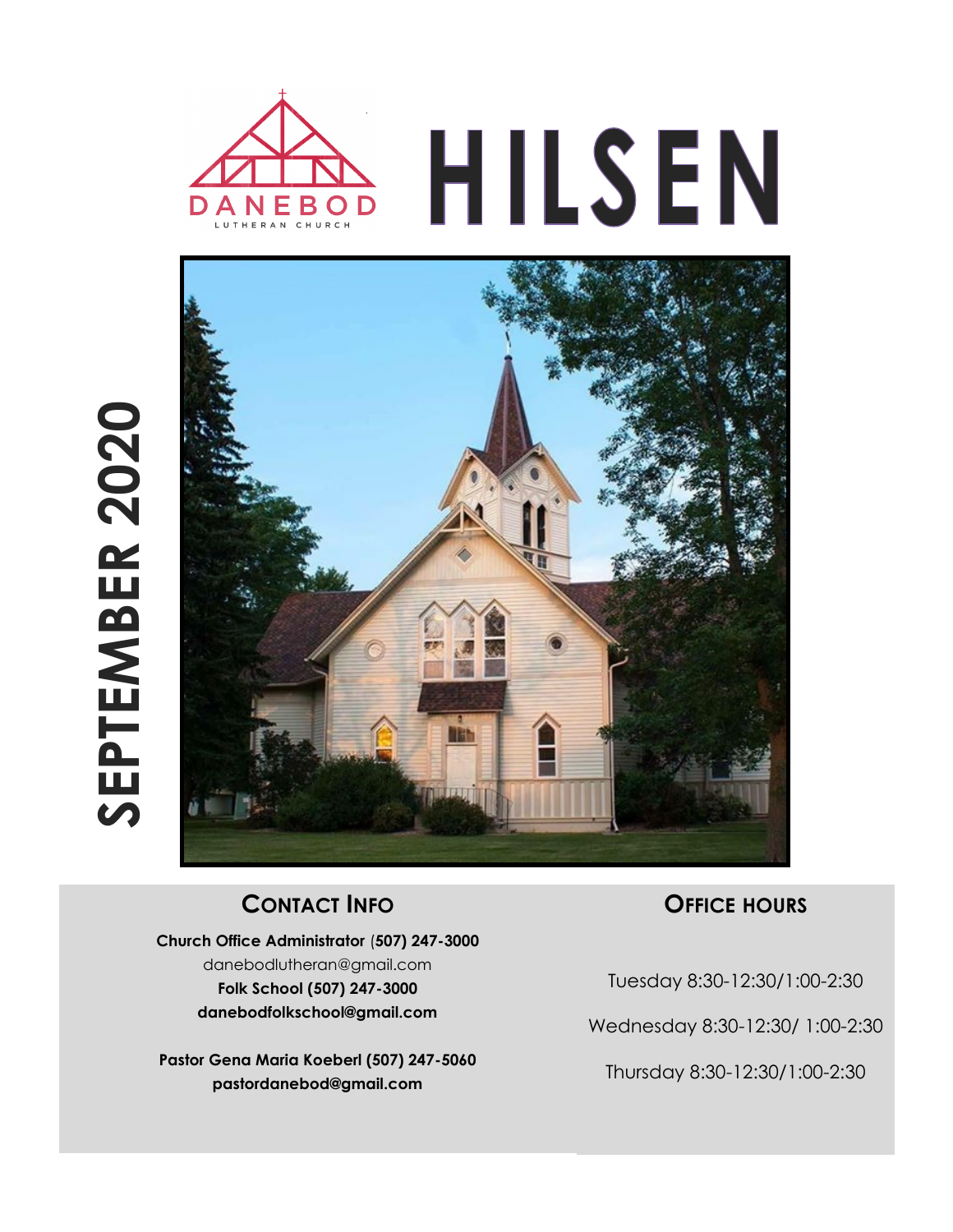



## **Rev. Gena Maria Koeberl**

I can hardly believe it is September already. As I try to plan for fall, I find it is a moving target, changing every day as the impatience of others grows more tepid and volatile. These are harried times. I'm tired. Are you?

I've been thinking a lot about Jesus' message "Come to me, all you who are weary and heavy-laden, and I will give you rest." Matthew 11:28

Are you talking to me Jesus? Can I find rest when there are so many demands, changes, uprisings, protests? The west is literally burning up, Jesus! Is rest possible in a time of pandemic, social unrest, political divide, and that awful contagion called spiritual malaise?

For a response to these questions I was reminded in a Zoom meeting for Advent and Christmas planning in this time of pandemic that a world such as this is exactly the world Jesus was born into. That God's greatest light has shown in the darkest of historical times. And when we are most weary and heavy-laden, zoomed-out, adjusted and adapted to the nth degree, there is faith, the leap of faith to actually rest.

These are days in which we need to practice rest for our weariness and that may mean disappointing people who think you must always be on task, probably yourself being the most critical of your performance. It means that things are going to stumble and look messy and not be the way it always has been. It means feeling like you are the only who cares about something, feeling abandoned, and having to admit you may be wrong. It means being gentle with yourself, with your spouse, with your children, with your parents, with your friends, with even your pastor.

Deep down, under the conflict, the opinions, the divisions, the anxiety, the exhaustion and fear this pandemic is forcing us to recognize that we really are all in this together. We need each other.

Among the teachings of N.F.S. Grundtvig is an emphasis on the happiness of one being dependent upon the happiness of all. That we all do well when we all do well. Our capacity to practice love is God's imprint upon us. When you are weary, take rest. Christ is there for you in gentleness, forgiveness, and release. When you are anxious and frustrated, pray for Christ's love to fill you so full there is no room for fear and annoyance. When you are filled with righteous anger cry out to God for justice and the insight to act with a confident and mature heart. When you are in pain, submit and receive the mending of a nurturing creator. When you are moved to hurt others because you are hurting, stop! Surrender your hurt to God. Say a prayer, catch your breath. Stop.

"Come to me, all you who are weary and heavy-laden, and I will give you rest." Matthew 11:28

May that be the meditation of our hearts in this season of change. Amen.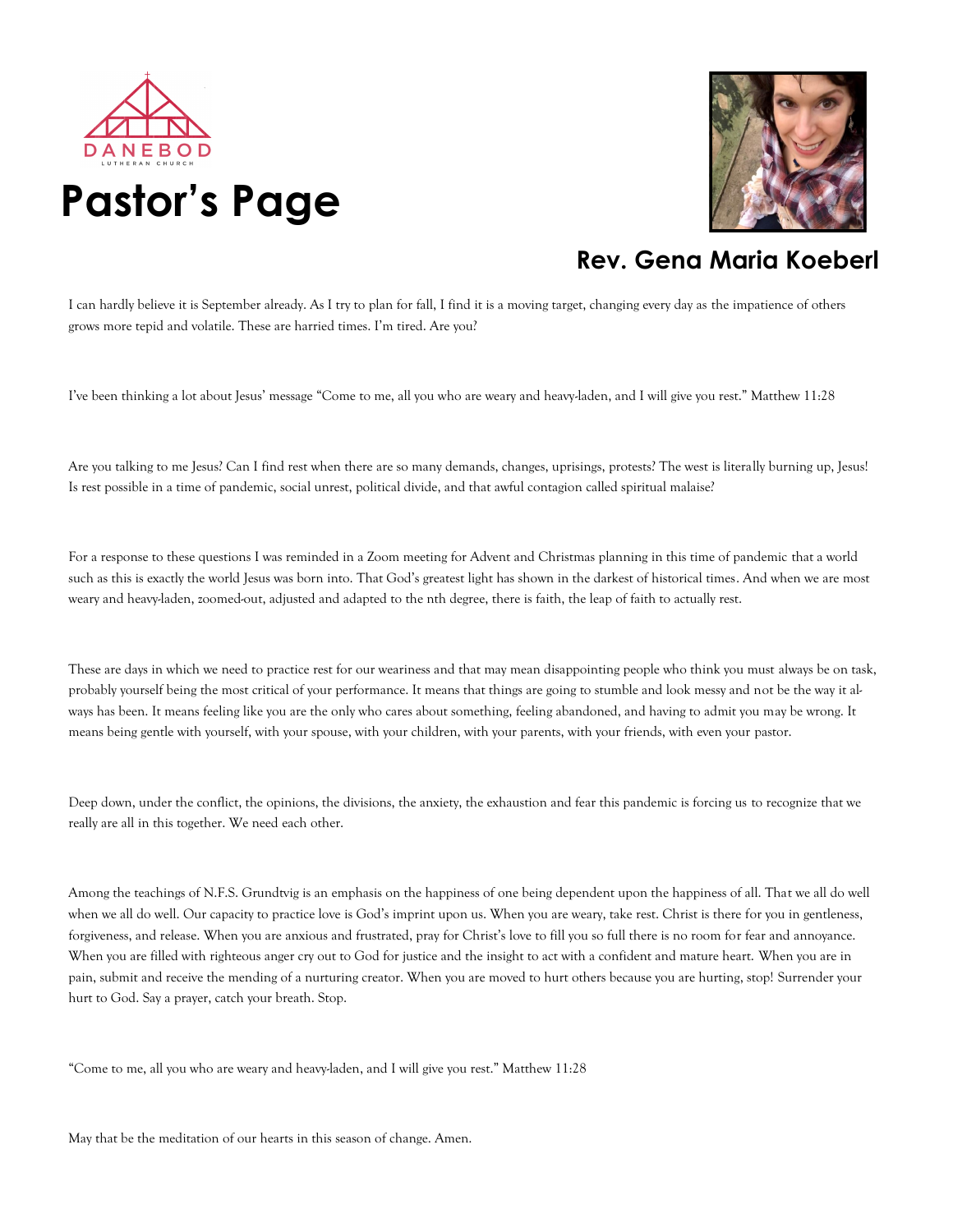## Minutes for Danebod Church Council

### August 11, 2020

**PRESENT:** Tami Nelson (Treasurer), Lena Burckhardt, Harlan Petersen (VP), Joan Jagt, Jarod Hansen, Carol Ekberg, Joy Schak, & Jim Johansen (President), and Julie Kent (Secretary).

**NOT PRESENT:** Natalie Jerzak & Pastor Gena Maria Koeberl.

At 7:03pm the meeting was called to order by Jim Johansen and a quorum was established.

Devotions given by Joan Jagt.

Additions to Agenda. (See New Business #3 & 4)

### **REPORTS:**

- 1. Secretary's report for July was presented . Under New Business under Church Cleaning Marilyn was being asked but not that she agreed to it. MSC to approve July minutes by Joan and Lena.
- 2. Treasurer's report for July was presented and discussed. MSC to approve the July report by Joan and seconded by Harlan. MSC \$15,000 from the general fund checking account into the State Farm account by Lena and Joan.

**OLD BUSINESS**:

- 1. Constitution Update. An invitation will be sent to the persons working on this for an upcoming meeting to give us an update. Joan will do this.
- 2. Report on 1st and 2nd outdoor services. A 50 on first service and about 25 for the second one. The services have been well received with those that have attended. We will continue with this model through August and into September.

**NEW BUSINESS:**

- 1. Secretary hiring. A candidate has applied. The worry is we do not seem to have enough for 16 hour per week and are wondering if a secretary will get bored and not want to work here any more. The candidate is from Balaton so possibly maybe work longer days less days per week? Have Pastor come in on the days the secretary is not in the office. We need to have Jessica train someone on the Breeze Program. Possibly have Pastor at office more for coverage. Joan will work on making these arrangements.
- 2. Elevator. An architect from Sioux Falls gave the committee some good ideas. We need to get support from the church members to see if this is what we would want to go with. The committee will write a letter and send out to church members to see what the members think about the whole idea.
- 3. August 16 service. Participants. Joan will open up and read the scriptures. Julie will do a message. Jim will finish it out.

4. Confirmation and First Communion Dates. Have Pastor ask the parents and students to see if they would like it as a private ceremony or during a service.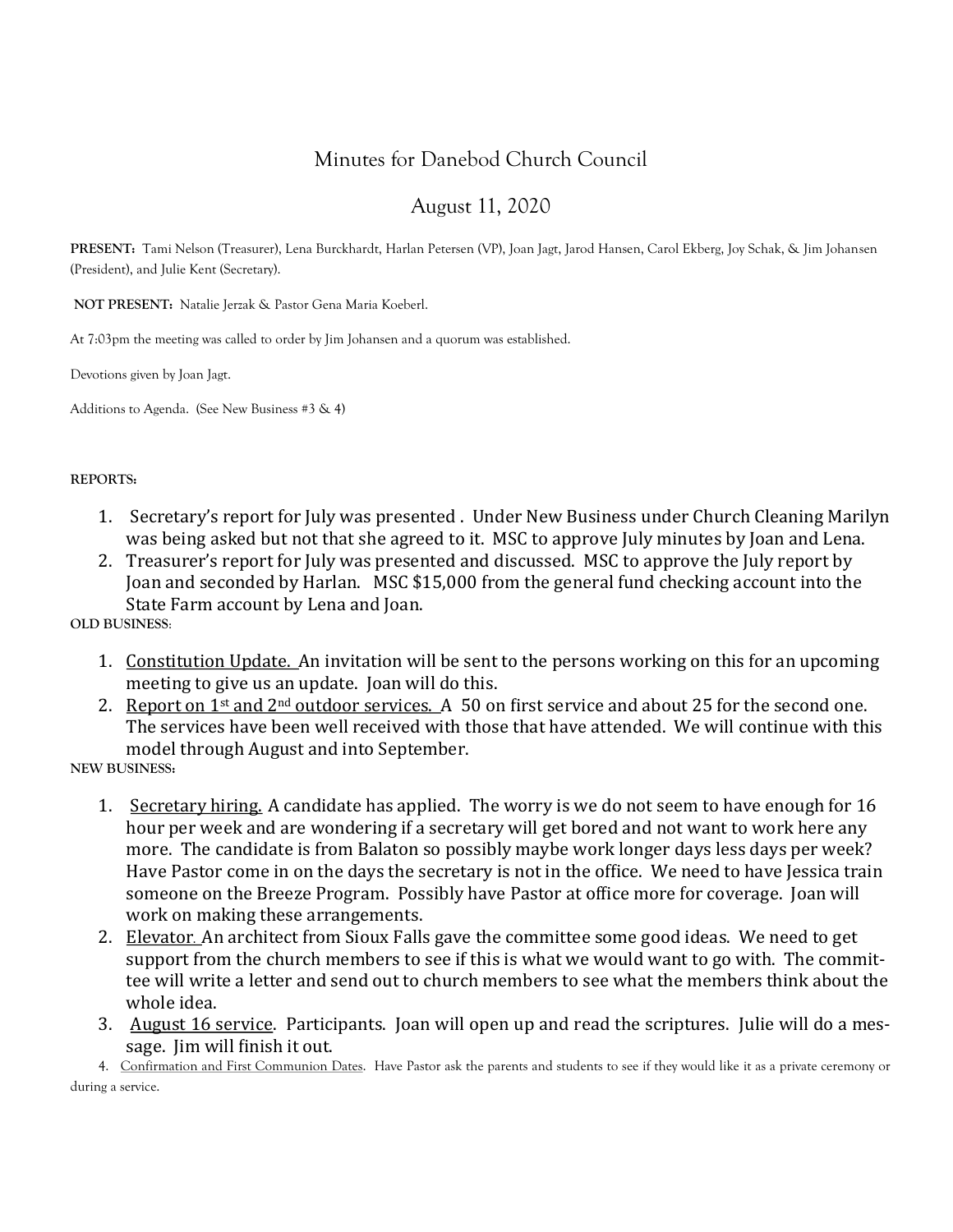### **COMMITTEE REPORTS**

Administration (Julie Kent, Joan Jagt, and Harlan Petersen) – Have a candidate for secretary and are pursuing options.

Property (Jarod Hansen) – screens are put on.

Cemetery (Jim Johansen) – Looking at fixing the brick on the post at the cemetery.

Parish Education & Youth Ministry (Lena Burckhardt) - meet end of the month and looking at what doing for Sunday school and other activities. The committee will come up with stages of face to face and hybrid and what they will do as things change. Possibly doing Wednesday night Sunday School but will discuss all kinds of options.

Outreach & Stewardship (Natalie Jerzak) – no report.

Worship & Music (Carol Ekberg) –

Folk School (Joy Schak) – Motion to save 40 of the chairs but to sell the rest of them. Going to go through all the benches and buy some benches from Home Depot periodically as benches wear out. Looking for a summer cook for June and July camps.

Financial Advisory (Harlan Petersen) – met last week. Market is not too far off from where it was at the beginning of the year. Doing ok for now.

Lunch and devotions by Joan.

The next meeting is Tuesday, September  $8<sup>th</sup>$  at 7:00pm.

MSC for adjournment at 9:20pm by Joan and Lena.

Lord's Prayer

Respectfully submitted,

*Julie Kent*

Julie Kent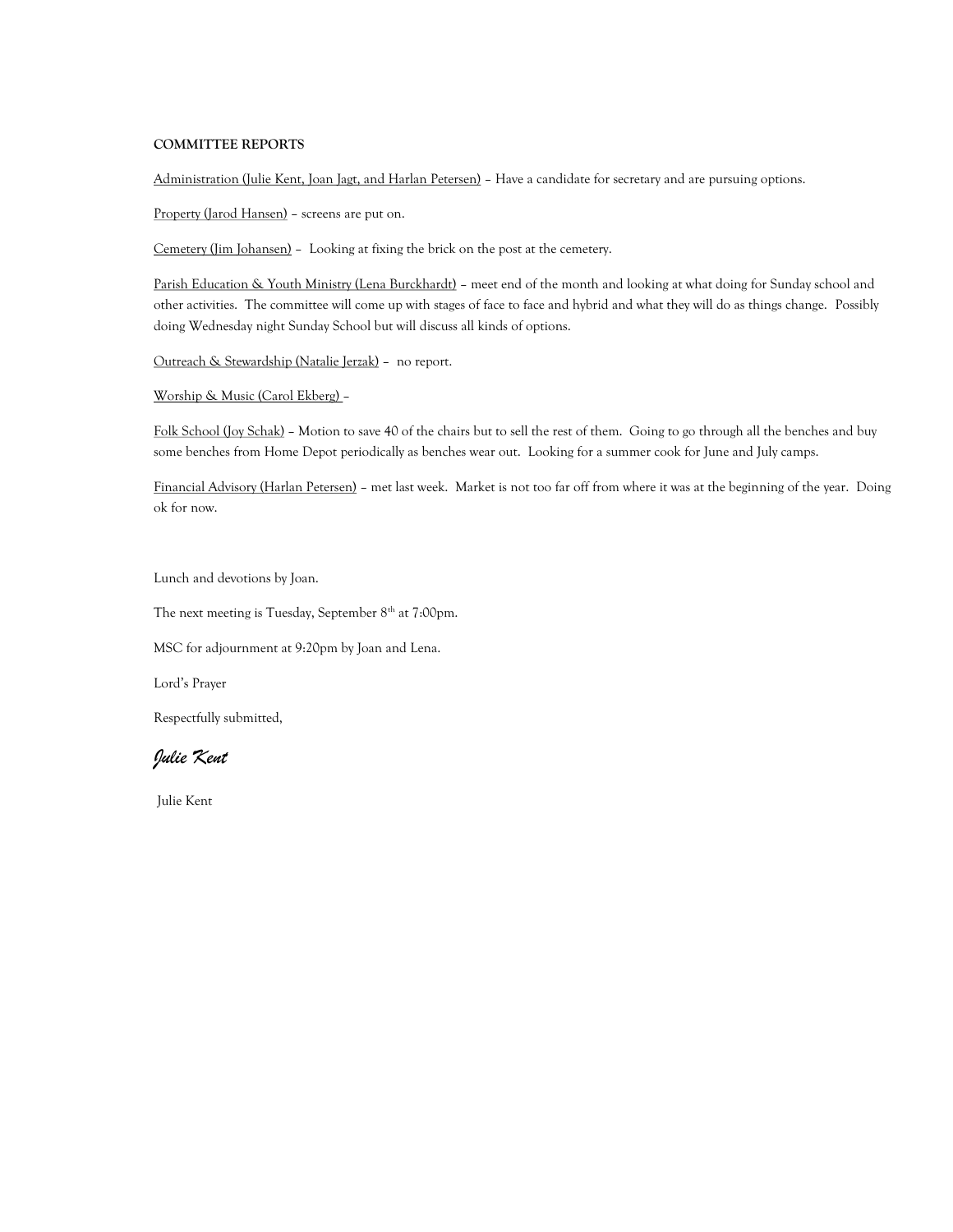Present: Deb Burckhardt, Pastor Gena Maria, Karlee Wyttenback, Paul Thomsen, Jan Nielsen, Jerry Bly, Sharon Jensen, Mark Stage, Rick Dubbeldee, Joy Schak- liaison Absent: Cade Drake, Tami Nelson - treasurer

Meeting was opened with the Lord's Prayer.

MSC by Paul, seconded by Pastor to approve secretary's report.

Question was raised as to where the Fall Meeting dollars should be recorded. Jerry to talk to Joan regarding this matter.

MSC to Deb, seconded by Jerry to approve treasurer's report.

Nothing from the church council at this time.

Pastor Gena reported the campground worked out great for the first outdoor church service!

Clair Drake has completed the concrete pad for the dumpster as well as a few other odds and ends. Karlee agreed to send him a "Thank You" from the FS for his additional time and work and not charging for it.

Hedge trimmer has been sold.

Nothing to report regarding cemetery monies. Work in progress.

Jerry presented an update on the Fall Meeting. To date, 103 registrations have been received and \$14,600 has been collected through a combination of registrations and donations. The meeting is 90% ready to go.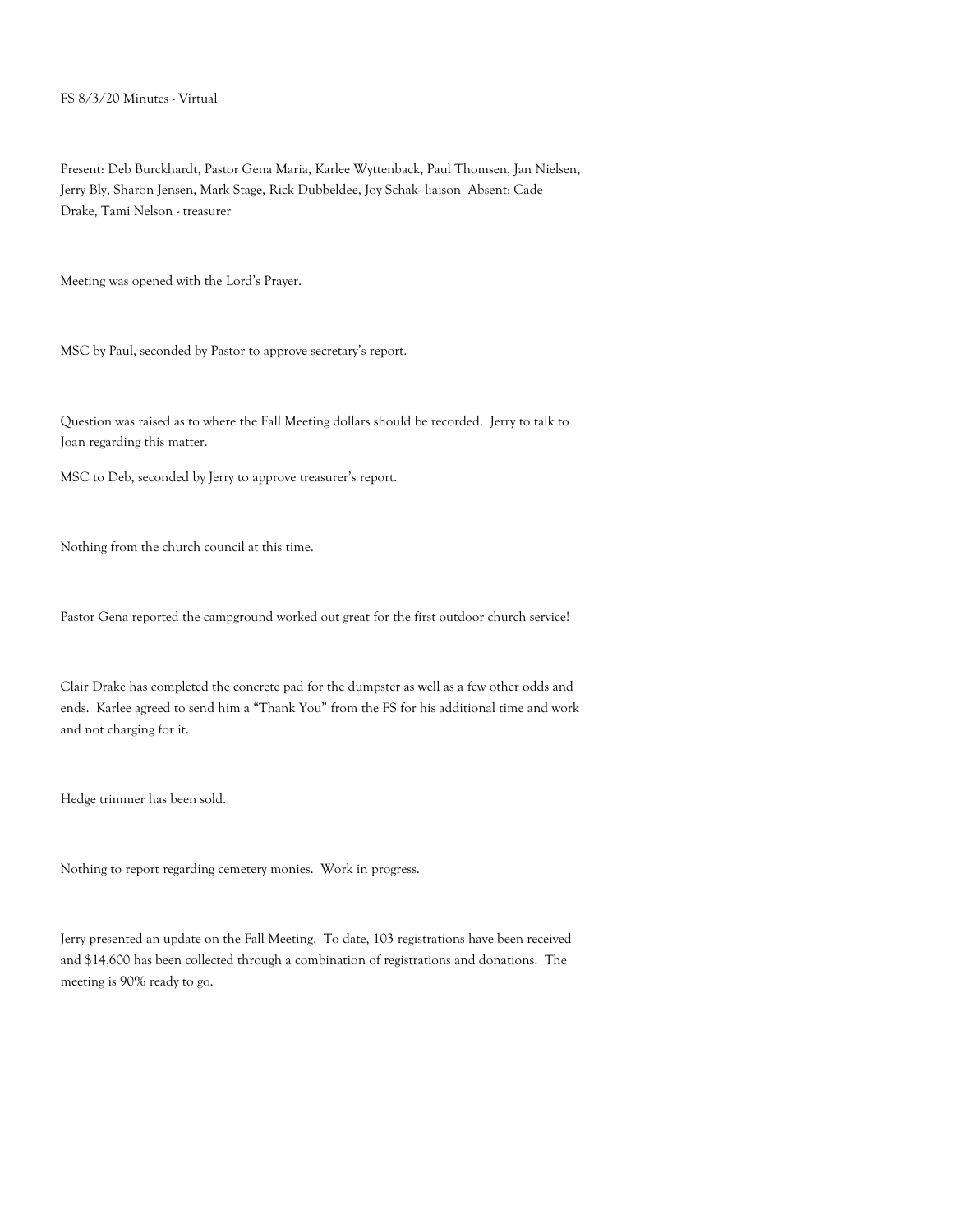Deb agreed to call Margie and ask her to paint the west ramp entrance door while the elevator decision continues to be a work in progress.

Jerry talked about the different maintenance costs associated with installing an elevator.

It has been recommended that if we go with an elevator it should be built out of block; part of the short term vs. long term decision.i

Summer cook advertisement was discussed. Ideally, position should be filled by January of 2021 to insure FS is prepared for camps. Without much luck from advertising in just the local paper other possible places to advertise that were suggested included the Hilsen, Shetek Canoe-News, HyVee trader and FB. Suggestion was also made to inquire with Nell Brown if she might be interested. Also, Margie will be contacted to have her talk to Bronwyn to see if she might be interested in being head cook for any of the 2021 camps.

Sharon and Deb went through all the folding chairs in the Gym Hall and picked out several we should keep. Excess chairs were offered to church members but there were no takers. Curt Madsen, representing the Lincoln Cty. Fair Board, said they would be interested in taking the excess chairs and would make a donation of \$1 per chair that is able to be used.

Sharon and Deb also checked into dehumidifier situation in the Gym Hall. Currently, there is only one in use. Harlan has been working on fixing an already existing dehumidifier. If fixed, it could be used in Gym Hall.

Jerry, Paul and Deb agreed to look over the benches and tables in the Pavilion to determine which are salvageable with a little repair and a fresh coat of table. Discussion also included the possibility of replacing 10 benches this year. Jerry reported seeing some benches that could be converted into tables for about \$200 each. No decisions made at this time.

Next meeting to be held outdoors, Sept 7, 2020 - weather permitting.

MSC by Jerry, seconded by Jan to adjourn.

Respectfully submitted,

Deb Burckhardt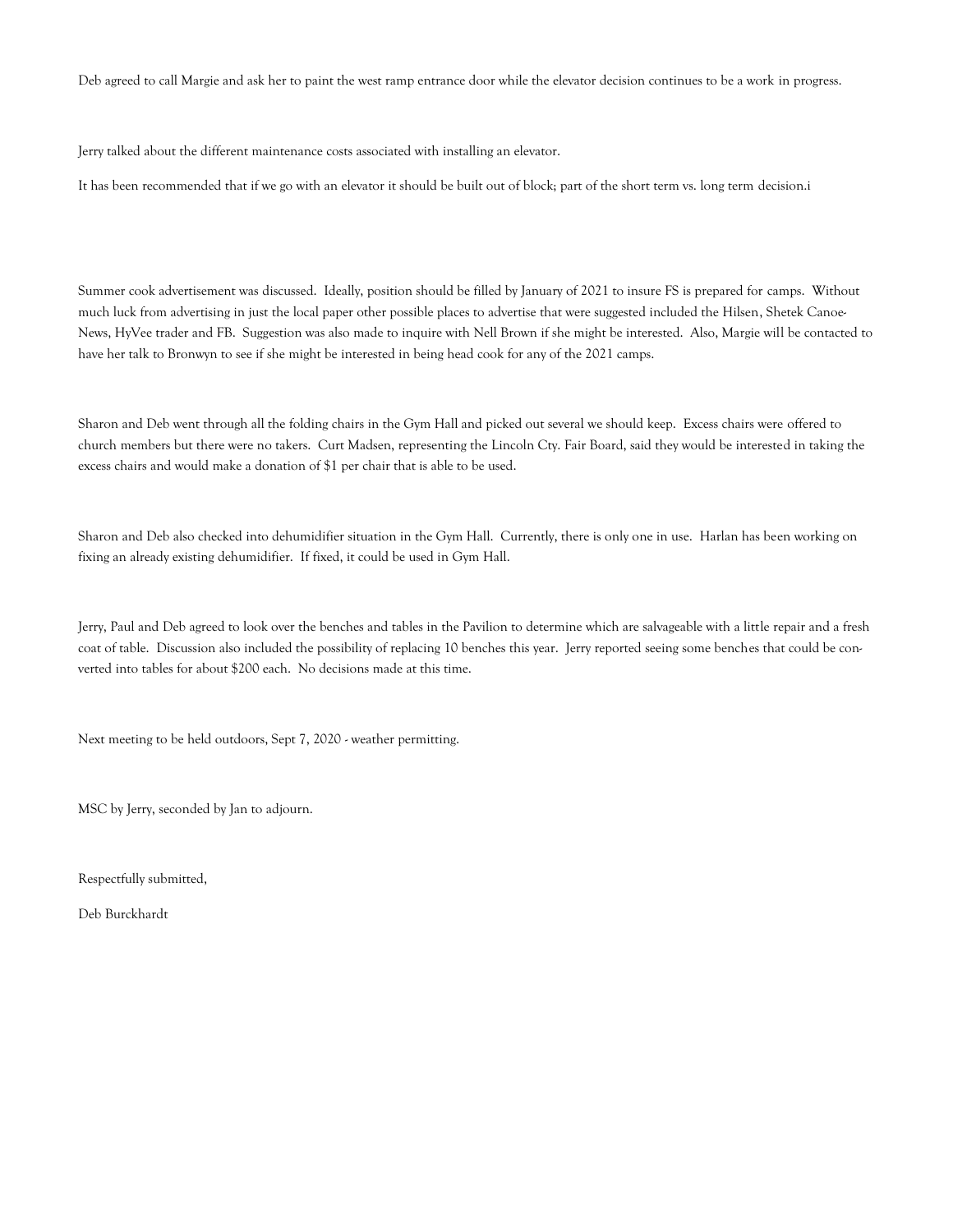### August 13,2020

### Danebod Congregation,

 Approximately three years ago, it came to the attention of the Folk School Committee and ultimately the Church Council that some repair was needed in the area of the ramp leading down to the dining room at the Folk School to mitigate some water issues. In the discussion that followed and in researching a solution to the water problem it was also brought to the committee's attention that the ramp is too steep and does not meet the current ADA building code. The committee then decided to pursue demolition of the current ramp and construct a bi-directional ramp in the same location with appropriate slope and fix the water problem as well. The cost of this project would be approximately \$50-60,000. This concept and cost was shared with the congregation at the annual meeting in February of 2019. This prompted the question: "If we are going to spend that much money on the ramp, maybe we should look at installing an elevator instead and deal with the water in the ramp area as a separate issue."

 Since that time a group has been gathering information and costs for installing an elevator in the Folk School. This elevator would be a four stop elevator and access a ground level entrance, the dining room/parish hall, first floor lecture hall level, and second floor housing level. It would primarily benefit our congregational needs at the folk school but would also benefit all functions at the folk school including camps, retreats, Fall Meeting, etc. as well as simplifying some of the day to day maintenance of the building. This group has determined that the cost of this project would be approximately \$300,000. Funding for this potential project could come from existing accrued assets of the church and Folk School that have been generated primarily by the Fund and the Foundation, fundraising, seeking individual investors, and/or borrowing from the Fund. To date, there has been a significant commitment by a member of the congregation towards this project.

 The next step in this fact finding would be to secure an architect and get actual bids on the project. Before spending any money on that step, the Folk School Committee and Church Council are at a point of needing to determine what kind of support there is from the congregation, campers, and Fall Meeting attendees on this project.

| Please return this survey to the church office. Danebod Lutheran Church |                  |  |  |  |
|-------------------------------------------------------------------------|------------------|--|--|--|
|                                                                         | 140 Danebod Ct.  |  |  |  |
|                                                                         | Tyler, Mn. 56178 |  |  |  |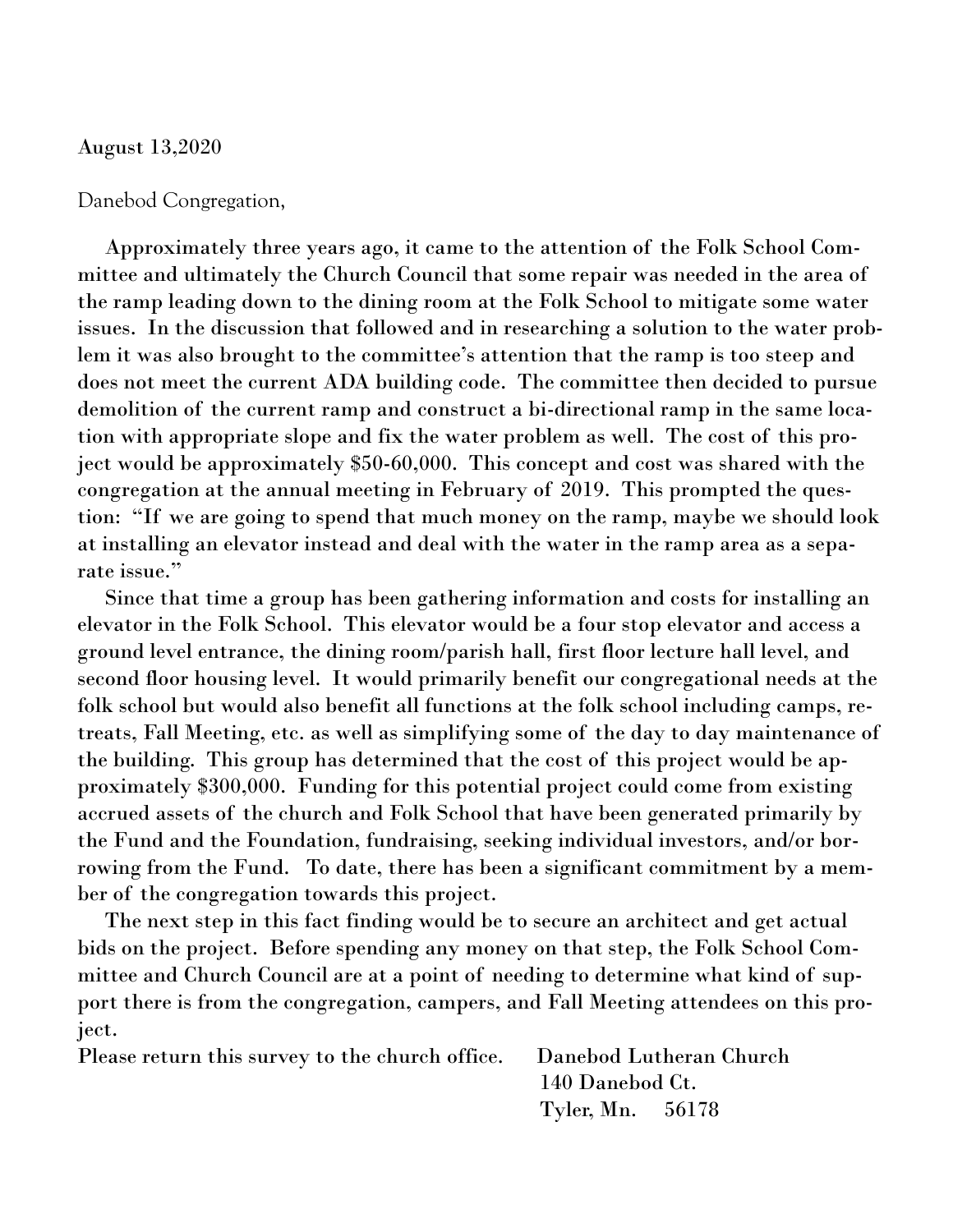At what level would you support this project?

 $\frac{1}{2}$  over \$10,000

 $\frac{$5,000 - $10,000}{ }$ 

 $*1,000$ -\$5,000

\_\_\_\_\_\_\_\_\_I do not support the addition of an elevator at the Folk School.

Please direct any questions to: Jerry Bly 507-626-1224 Don Buhl 507-530-4389 Dale Schak 507-829-0880 Curt Madsen 507-829-5485 John Bornhoft 507-829-5098 Harlan Petersen 507-828-2259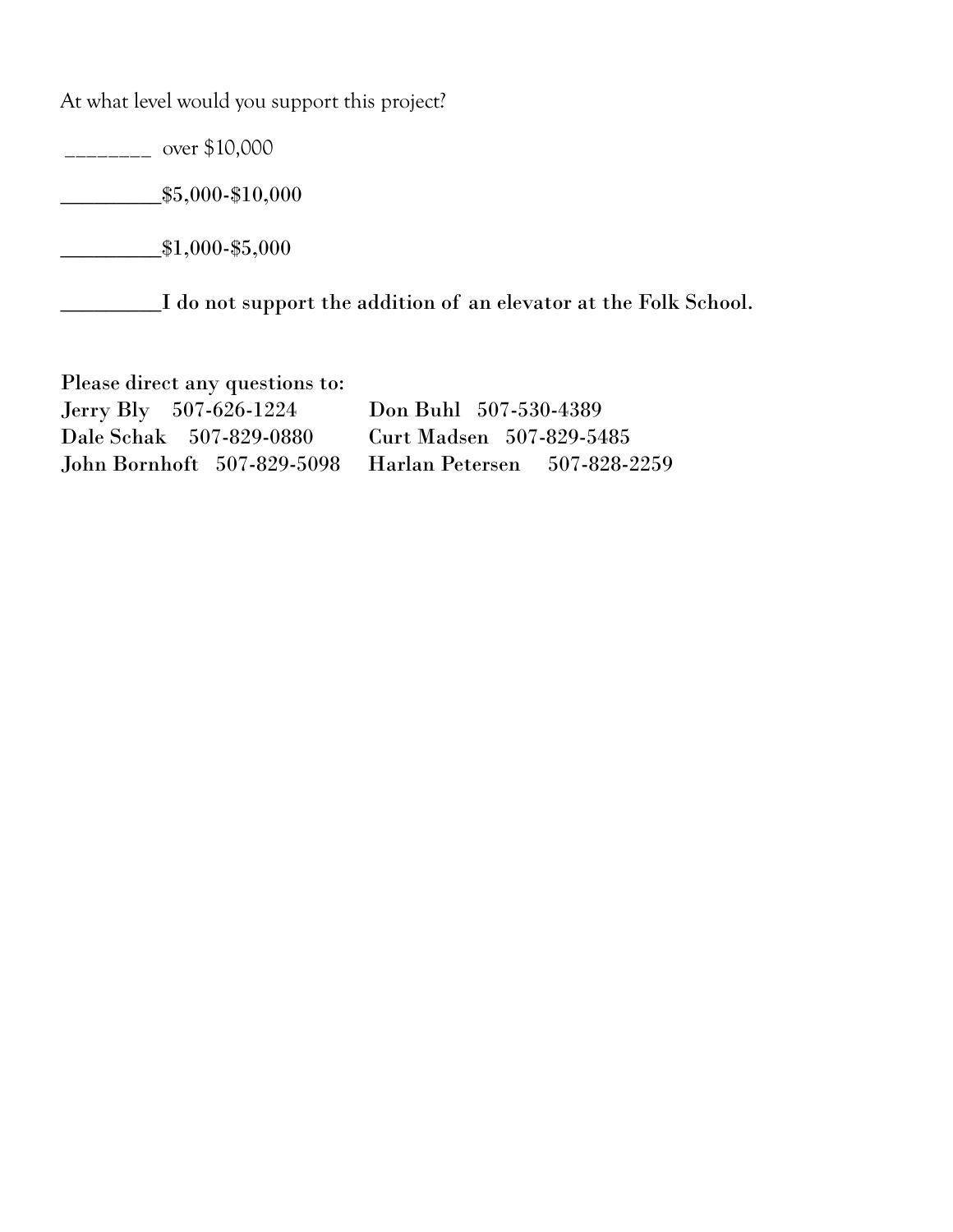

# THE PARISH ED COMMITTEE IS CHANGING THE FORMAT FOR FOR A LIGHT SUPPER, FUN ACTIVITES, AND A CHANCE FOR YOUTH EDUCATION. JOIN US ON WEDNESDAY EVENINGS THE KIDS TO HAVE FUN.

Save the date for Sunday, October 11th. We will be presenting "house" skits and handing out Faith Chests and Bibles This is taking the place of Sunday School for the time being. We will not be meeting after church on Sundays

**PRE-K 4 yr - 12TH GRADE** ALL SCHOOL AGE KIDS **SEPTEMBER 16TH** RALLY WEDNESDAY 5:30 - 6:30 PM

If your child is unable to attend on Sept. 16th but would still like to participate in upcoming weeks please let us sanitizer will be available, masks are optional. We are looking for parent volunteers to help with food and to following Covid-19 guidelines. All activites will be taking place outside through the end of October. Hand know. Each child will be assigned to a "house" for the upcoming week (more info to follow). We will be serve every week (we will have a sign up on the 16th)

Made with PosterMyWall.com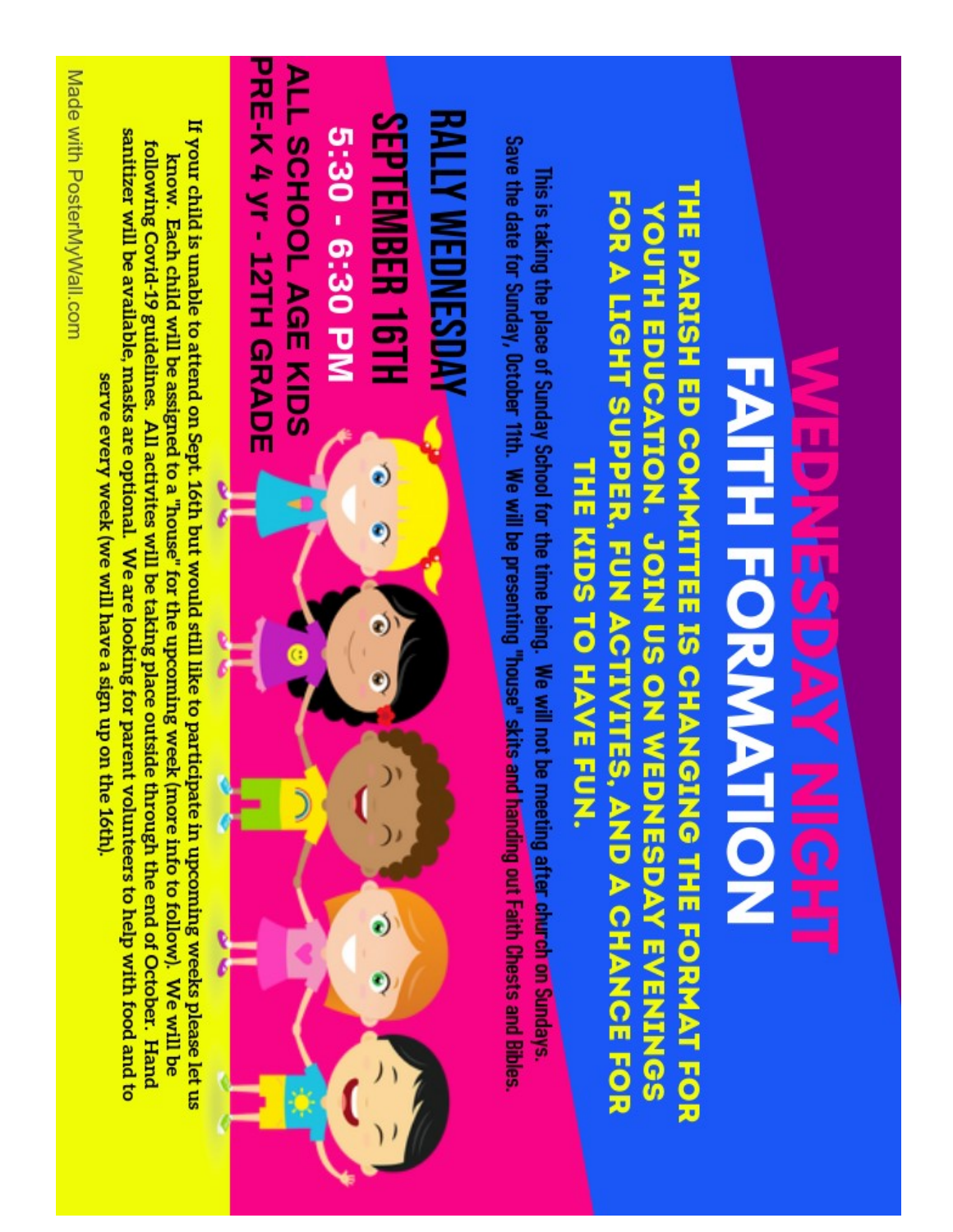

# **Notices**

**The Rock Christian Youth Center:** 16th Annual Rummage Sale will be held on Friday, Oct.2nd Noon to 7:00 p.m., and on Saturday, Oct. 3rd, 9:00a.m. to Noon.

**Food For Kidz Packing**: October 25th, 1:00p.m.-4:00p.m. at the Rock.

The church will be in need of a cleaning person when we resume services in the sanctuary. Please call the church office if you are interested in this.

Outdoor services are planned for the month of September. The first Sunday, September, 6th will be when communion is offered. Please bring your own elements for this.

\_\_\_\_\_\_\_\_\_\_\_\_\_\_\_\_\_\_\_\_\_\_\_\_\_\_\_\_\_\_\_\_\_\_\_\_\_\_\_\_\_\_\_\_\_\_\_\_\_\_\_\_\_\_\_\_\_\_\_\_\_\_\_\_\_\_

# **NEW MEMBERS:**

We welcome new members Zachary, Greta, and Lincoln Parker. Lincoln was baptized on Saturday, August 22nd by Pastor Gena Maria.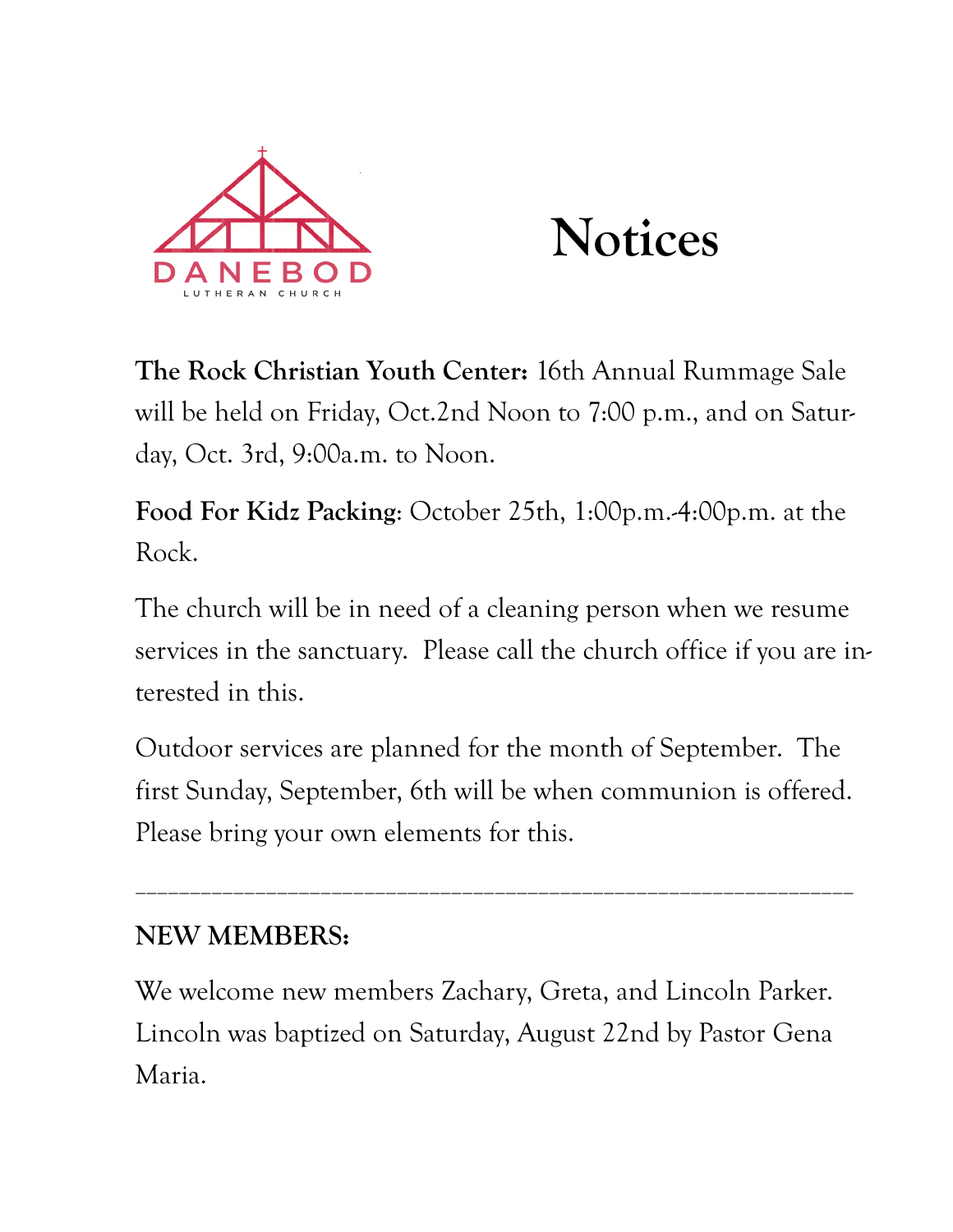# **THANK YOU**

\*Thank you to the Alfred Jessen family for the gifts to Danebod Church& Cemetery.

\*Thank you to Allen Lund for gifts to Danebod Church& Cemetery.

\*Thank you to Cade and Amanda Drake for your gift to Danebod Folk School.

\*Thank you to Sharon Kolle for your gift to the flower fund in memory of Hank and Rodney.

\*Thank you to Olga Ekberg and Lisa Falconer for their donation to Danebod in honor of their movers, Larry, Dan, and Garth.

# **UPDATE ON BUDGET NEEDS:**

During this time of change in our congregation we have seen a decrease in our offerings. Even though we are not in our traditional sanctuary services, we still ask that you consider our finances necessary to sustain our needs. As of July, 31st, 2020, we are \$29, 790.27 below our last years budget to date. We thank you for your consideration and support.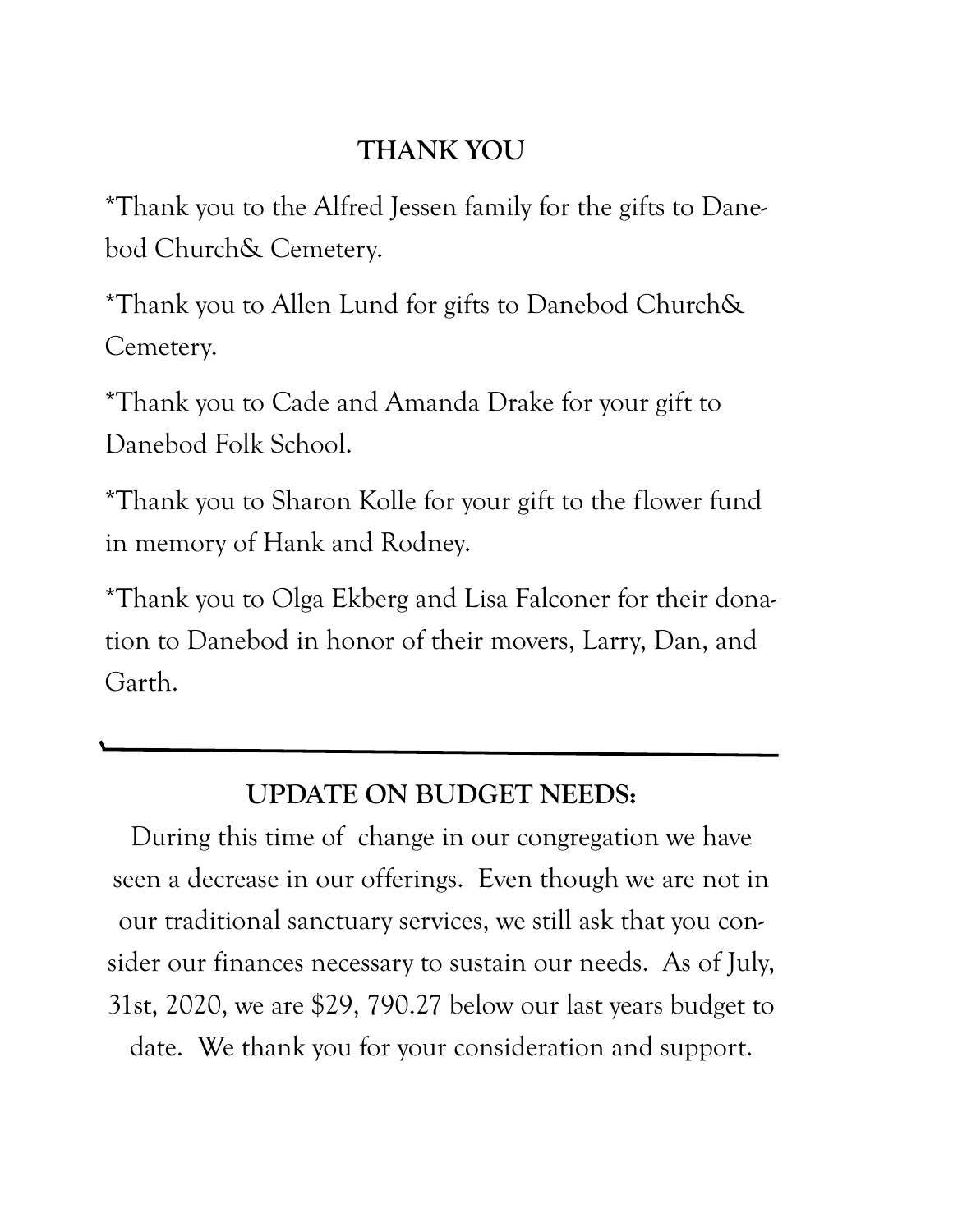

# **SEPTEMBER 2020**

| Sun                                                                                                  | Mon                                                  | <b>Tue</b>                    | <b>Wed</b>                                                      | Thu            | Fri                      | <b>Sat</b> |
|------------------------------------------------------------------------------------------------------|------------------------------------------------------|-------------------------------|-----------------------------------------------------------------|----------------|--------------------------|------------|
|                                                                                                      |                                                      | $\mathbf{1}$                  | $\overline{2}$                                                  | $\mathfrak{S}$ | $\overline{\mathcal{A}}$ | 5          |
| $\boldsymbol{6}$<br>Outdoor Worship<br>Service at 9:30 am<br>Communion<br>Sunday                     | $\overline{7}$                                       | 8<br>Church Council<br>7:00pm | 9                                                               | $10$           | 11                       | 12         |
| 13<br>Outdoor Worship<br>Service at 9:30 am<br>11:00am<br>Affirmation of<br>Baptism for 9th<br>grade | 14<br>Folk School<br><b>Board Meeting</b><br>7:00 pm | 15                            | 16<br>Faith<br>Formation<br>5:30-6:30pm<br>Confirmation<br>6:30 | 17             | 18                       | 19         |
| $20\,$<br>Outdoor Worship<br>Service at 9:30 am                                                      | 21                                                   | 22                            | 23                                                              | 24             | 25                       | 26         |
| $27\,$<br>Outdoor Worship<br>Service at 9:30 am                                                      | 28                                                   | 29                            | 30                                                              |                |                          |            |